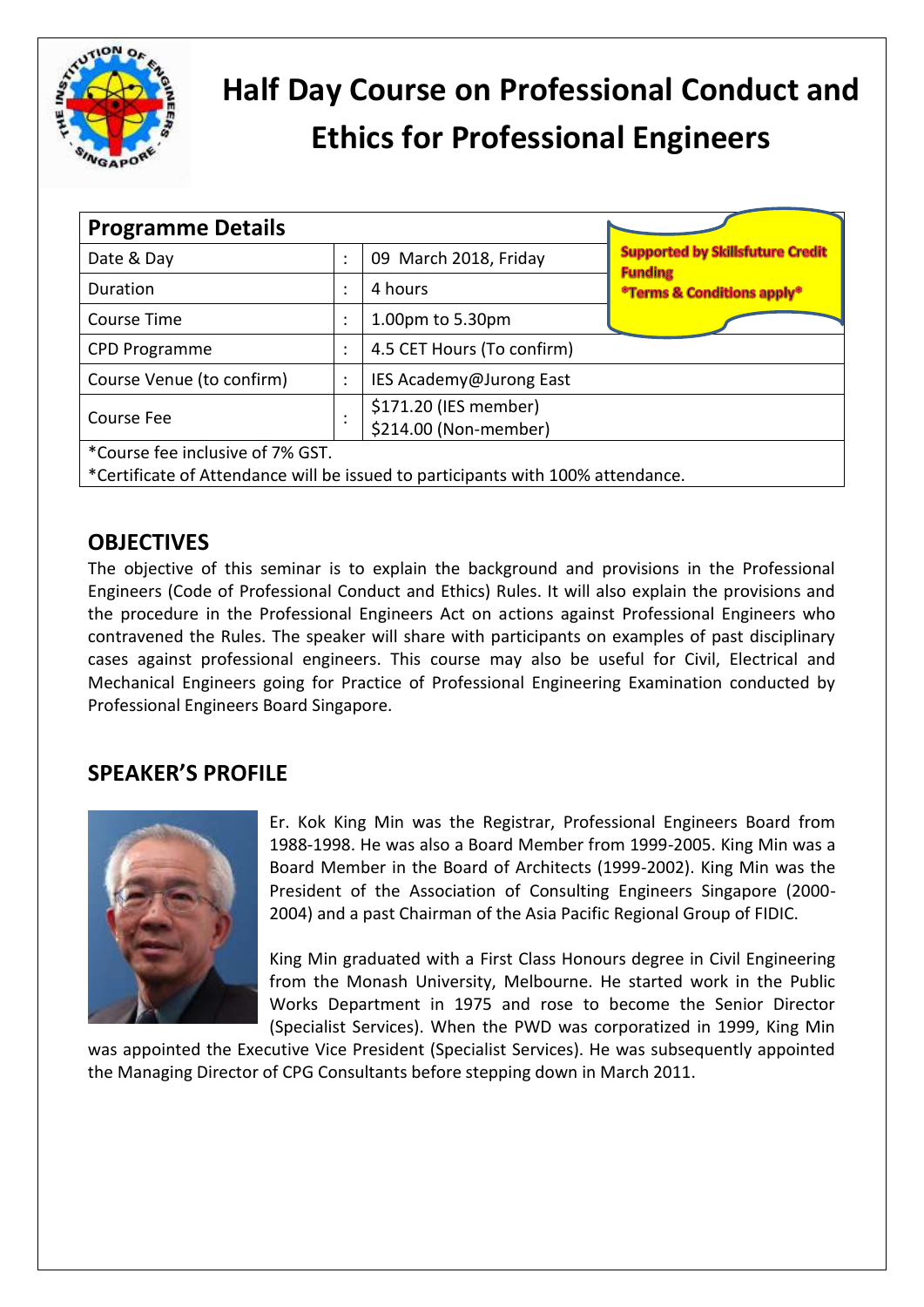# **Programme Schedule**

| <b>Time</b>      | <b>Topic</b>                                                                                                                                                                        |
|------------------|-------------------------------------------------------------------------------------------------------------------------------------------------------------------------------------|
| $1.00 - 2.00$ pm | The Provisions in the Professional Engineers (Code of Professional Conduct and<br>Ethics) Rules (part 1)                                                                            |
| $2.00 - 3.00$ pm | The Provisions in the Professional Engineers (Code of Professional Conduct and<br>Ethics) Rules (part 2) and provisions in the PE Act on actions against professional<br>engineers. |
| $3.00 - 3.30$ pm | Tea Break                                                                                                                                                                           |
| $3.30 - 4.30$ pm | Procedures by the Investigation Committee and the Disciplinary Committee                                                                                                            |
| $4.30 - 5.30$ pm | Past Cases against Professional Engineers                                                                                                                                           |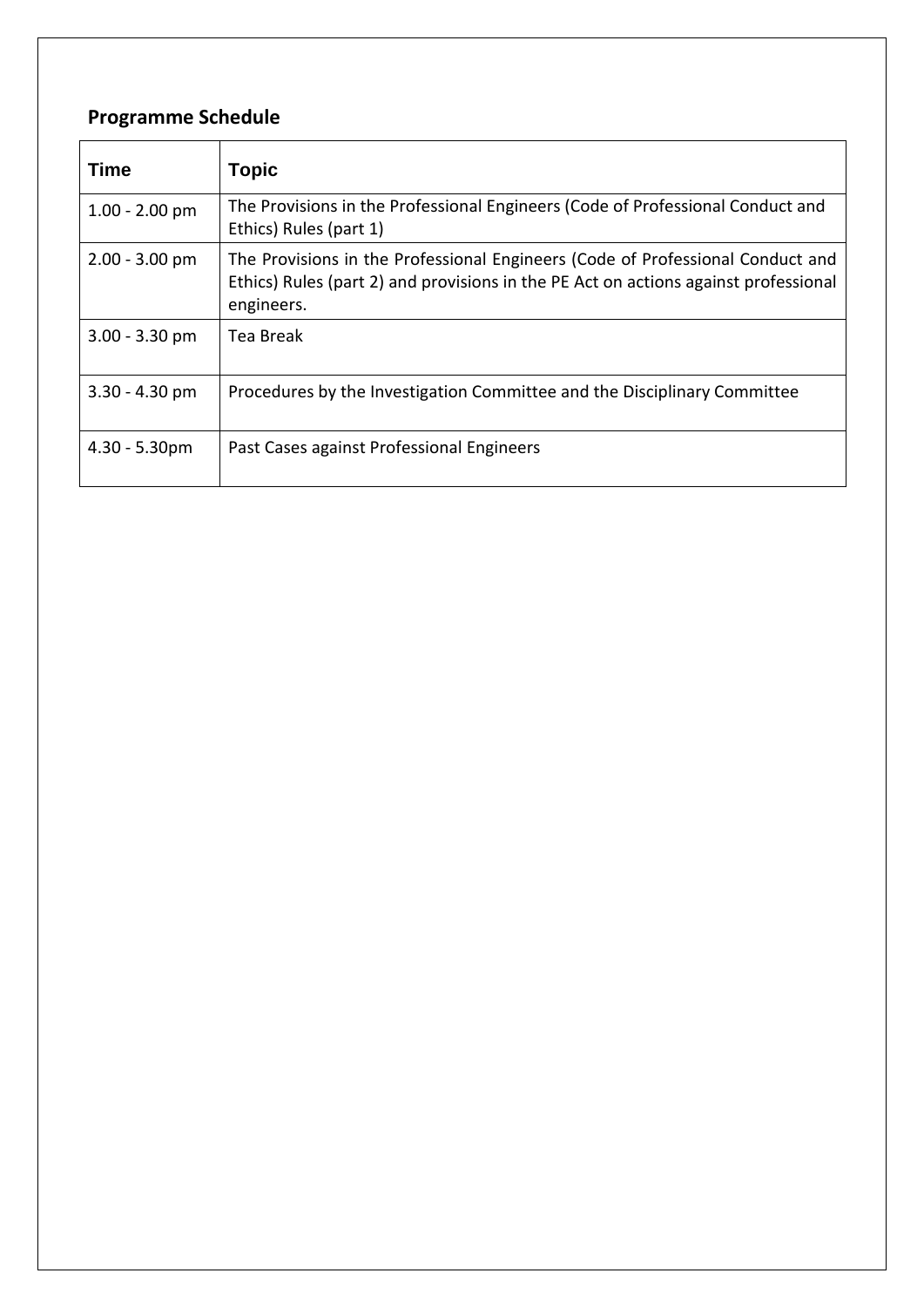# **Registration Form Half Day Course on Professional Conduct and Ethics for Professional Engineers**

| Date:                                                                                                                                                                                        |  | 09 March 2018, Friday                           |  |      |                           |                         |  |  |  |
|----------------------------------------------------------------------------------------------------------------------------------------------------------------------------------------------|--|-------------------------------------------------|--|------|---------------------------|-------------------------|--|--|--|
| Time:                                                                                                                                                                                        |  | 1.00pm to 5.30pm (4 hours)                      |  |      |                           |                         |  |  |  |
| <b>CPD Programme:</b>                                                                                                                                                                        |  | 4.5 CET hours - to confirm                      |  |      |                           |                         |  |  |  |
|                                                                                                                                                                                              |  | \$171.20 (IES Member)                           |  |      |                           |                         |  |  |  |
| <b>Course Fees:</b>                                                                                                                                                                          |  | \$214.00 (Non-member)                           |  |      |                           |                         |  |  |  |
|                                                                                                                                                                                              |  | IES Academy@Jurong East                         |  |      |                           |                         |  |  |  |
| <b>Course Venue:</b>                                                                                                                                                                         |  | 80 Jurong East Street 21                        |  |      |                           |                         |  |  |  |
| (To confirm)                                                                                                                                                                                 |  | #04-10 Devan Nair Institute (e2i)               |  |      |                           |                         |  |  |  |
|                                                                                                                                                                                              |  | Singapore 609607                                |  |      |                           |                         |  |  |  |
|                                                                                                                                                                                              |  | <b>Florence Lee</b>                             |  |      |                           |                         |  |  |  |
| <b>Course Coordinator:</b>                                                                                                                                                                   |  | Email: florence.lee@iesnet.org.sg               |  |      |                           |                         |  |  |  |
|                                                                                                                                                                                              |  | DID: 6460 4248   General: 6463 9211             |  |      |                           |                         |  |  |  |
| <b>Register by:</b>                                                                                                                                                                          |  | 23 Feb 2017 / Till class is full                |  |      |                           |                         |  |  |  |
| <b>Participant's Details:</b>                                                                                                                                                                |  |                                                 |  |      |                           |                         |  |  |  |
| Name (as                                                                                                                                                                                     |  |                                                 |  |      | Nric/Fin No:              |                         |  |  |  |
| per NRIC):                                                                                                                                                                                   |  |                                                 |  |      |                           |                         |  |  |  |
| Company:                                                                                                                                                                                     |  |                                                 |  |      | Designation:              |                         |  |  |  |
| Address:                                                                                                                                                                                     |  |                                                 |  |      |                           |                         |  |  |  |
|                                                                                                                                                                                              |  |                                                 |  |      | Postal Code:              |                         |  |  |  |
| Mobile:                                                                                                                                                                                      |  | Office:                                         |  | Fax: |                           |                         |  |  |  |
| Email:                                                                                                                                                                                       |  |                                                 |  |      |                           |                         |  |  |  |
| Please                                                                                                                                                                                       |  | IES Member No:<br>Non Member                    |  |      |                           |                         |  |  |  |
| indicate:<br>Ш                                                                                                                                                                               |  | RTO/RE/PE No:                                   |  |      | Special Meal - Vegetarian |                         |  |  |  |
|                                                                                                                                                                                              |  | <b>Company Sponsored</b><br>$\mathbf{L}$        |  |      |                           | *No egg, garlic & onion |  |  |  |
|                                                                                                                                                                                              |  | <b>Contact Person (if different from above)</b> |  |      |                           |                         |  |  |  |
| Name:                                                                                                                                                                                        |  |                                                 |  |      | Designation:              |                         |  |  |  |
| <b>Contact Number:</b>                                                                                                                                                                       |  |                                                 |  | Fax: |                           |                         |  |  |  |
| Email:                                                                                                                                                                                       |  |                                                 |  |      |                           |                         |  |  |  |
| Address:                                                                                                                                                                                     |  |                                                 |  |      |                           |                         |  |  |  |
| (For mailing of invoice)                                                                                                                                                                     |  |                                                 |  |      |                           |                         |  |  |  |
| <b>Payment Details</b>                                                                                                                                                                       |  |                                                 |  |      |                           |                         |  |  |  |
| Cash/Nets/Cheque:                                                                                                                                                                            |  |                                                 |  |      | Amount:                   |                         |  |  |  |
| Cheque make payable to: ENGINEERS SINGAPORE PTE LTD<br>➤                                                                                                                                     |  |                                                 |  |      |                           |                         |  |  |  |
| Course fee includes course materials, Halal Refreshments & 7% GST<br>➤                                                                                                                       |  |                                                 |  |      |                           |                         |  |  |  |
| Written notice via email to course coordinator is required for Withdrawal/Cancellation of course, 7 working<br>➤                                                                             |  |                                                 |  |      |                           |                         |  |  |  |
| days prior to course date                                                                                                                                                                    |  |                                                 |  |      |                           |                         |  |  |  |
| Certificate of Attendance is issue to participant with 100% attendance<br>➤                                                                                                                  |  |                                                 |  |      |                           |                         |  |  |  |
| Course is supported by UTAP Funding up to 50% course fee, eligible for <b>Self-Paid participant who is NTUC</b><br>➤<br><b>Union Members</b>                                                 |  |                                                 |  |      |                           |                         |  |  |  |
|                                                                                                                                                                                              |  |                                                 |  |      |                           |                         |  |  |  |
| Acceptance of Terms & Conditions for Registration of IES Academy Courses / Events<br>I have read, deemed understood and agree to abide to Terms & Conditions for Registration of IES Academy |  |                                                 |  |      |                           |                         |  |  |  |
| courses / events.                                                                                                                                                                            |  |                                                 |  |      |                           |                         |  |  |  |
|                                                                                                                                                                                              |  |                                                 |  |      |                           |                         |  |  |  |
|                                                                                                                                                                                              |  | Signature                                       |  |      |                           |                         |  |  |  |
| Name:                                                                                                                                                                                        |  | & Date:                                         |  |      |                           |                         |  |  |  |
|                                                                                                                                                                                              |  |                                                 |  |      |                           |                         |  |  |  |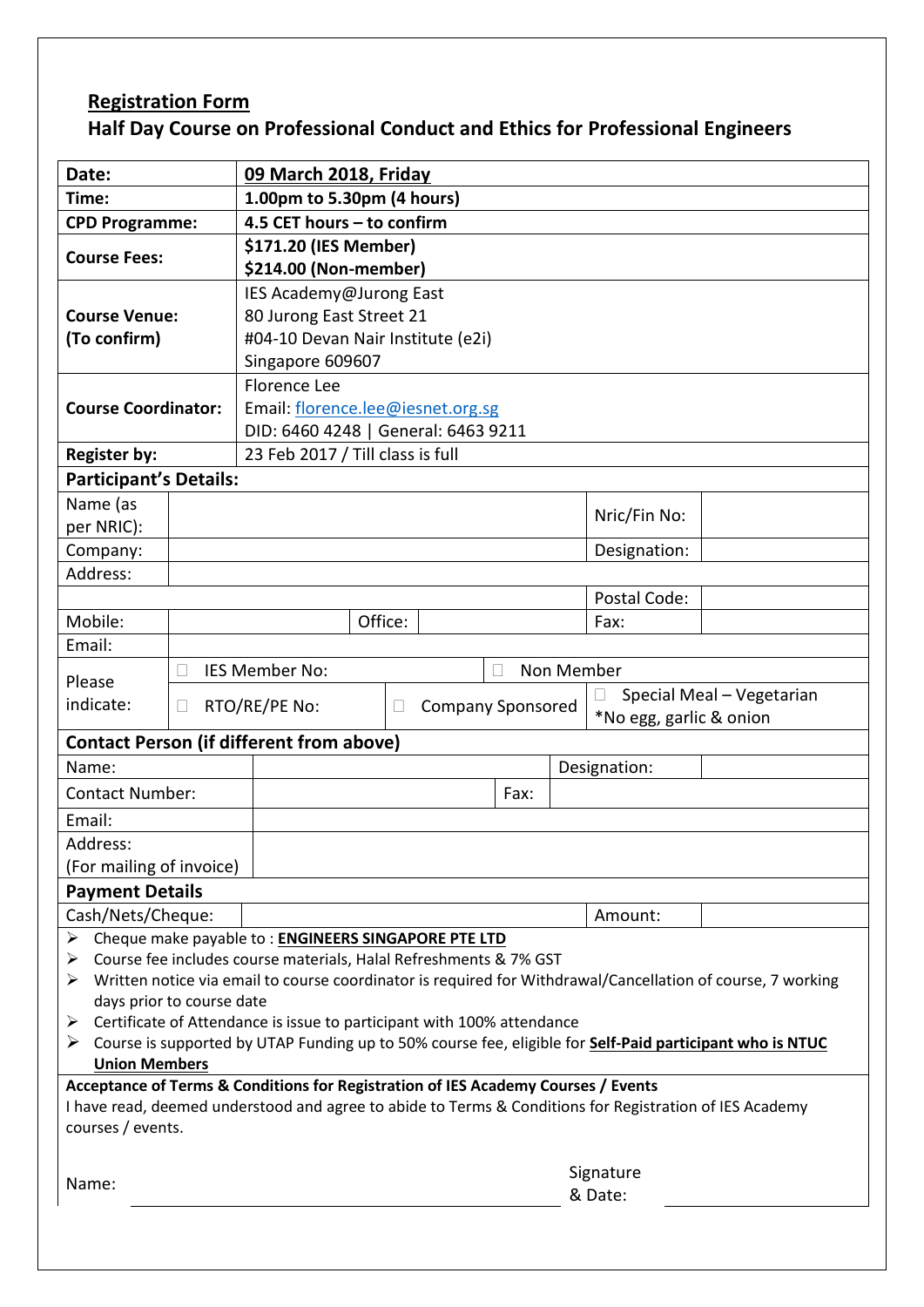## **TERMS & CONDITIONS COURSE REGISTRATION**

## **Registration**

Any registration, whether on-line or fax will be on a *first-come-first-served basis* and will only be confirmed upon receipt of full payment by Engineers Singapore Pte Ltd unless otherwise invoice to company. All registrations must be submitted with duly completed registration form.

# **Closing Date & Payment**

The closing date of the event will be 1 week prior to event commencement date or earlier. Cheques should be crossed "A/C payee only" and made payable to **'Engineers Singapore Pte Ltd'**, with the *Title of The Event indicated clearly written on the back of the cheques,* and submitted with the duly completed registration forms to:

### **IES Academy@Jurong East**

Devan Nair Institute for Employment and Employability, 80 Jurong East Street 21, #04-10 Singapore 609607

## **Confirmation of Registration**

Confirmation of registration will be given at least 1 week before the commencement date via email. *If you do not receive the said confirmation email, you are required to contact IESA at 6463 9211 during office hours.*

IESA reserves the right to allow only confirmed registrants to attend the Event.

# **Withdrawals/Refunds of Fees**

Written notice **at least 1 week in advance** before the commencement of the event

Full course fee shall be refunded subjected to 4.5% transaction charge.

> **NO** refund otherwise.

No show of participant would not be accepted as a valid reason for withdrawal/refund.

One time replacement is allowed only if written notice is received by us at least 1 week before the commencement of the event. However, when an IES member is replaced by a non-member, the participant has to pay the difference in the relevant fees.

# **Cancellation/Postponement**

Changes in Venue, Dates, Time and Speakers for the Events can occur due to unforeseen circumstances. IES reserves the full rights to cancel or postpone the Event under such circumstances without prior reasons. Every effort, however, will be made to inform the participants or contact person of any cancellation or postponement. Fees will be refunded in FULL if any Event is cancelled by IESA.

**UTAP (Union Training Assistance Programme)** is an individual skills upgrading account especially for NTUC members. As a member, you enjoy UTAP funding at 50% of the unfunded course fee capped at \$250 every year.

**SkillsFuture Credit (SFC)** "All Singaporeans aged 25 and above can use their \$500 SkillsFuture Credit from the government to pay for a wide range of approved skills-related courses. Visit the SkillsFuture Credit website (www.skillsfuture.sg/credit) to choose from the courses available on the SkillsFuture Credit course directory."

Please visit [here](https://www.ies.org.sg/Tenant/C0000005/00000001/Images/IESA/Skillsfuture%20%26%20UTAP%20updated%20on%206%20dec%2017.pdf) for more information on SFC & UTAP claim.

# **PERSONAL DATA PROTECTION ACT**

I consent to the processing by Institution of Engineers, Singapore of personal data, including sensitive personal data as defined in the Data Protection Act 2014, about me for the proper purposes of Institution of Engineers, Singapore (IES). I undertake to observe the provisions of the Data Protection Act 2014 in relation to any personal data I may myself hold and process as a Members of Institution of Engineers, Singapore, and I agree to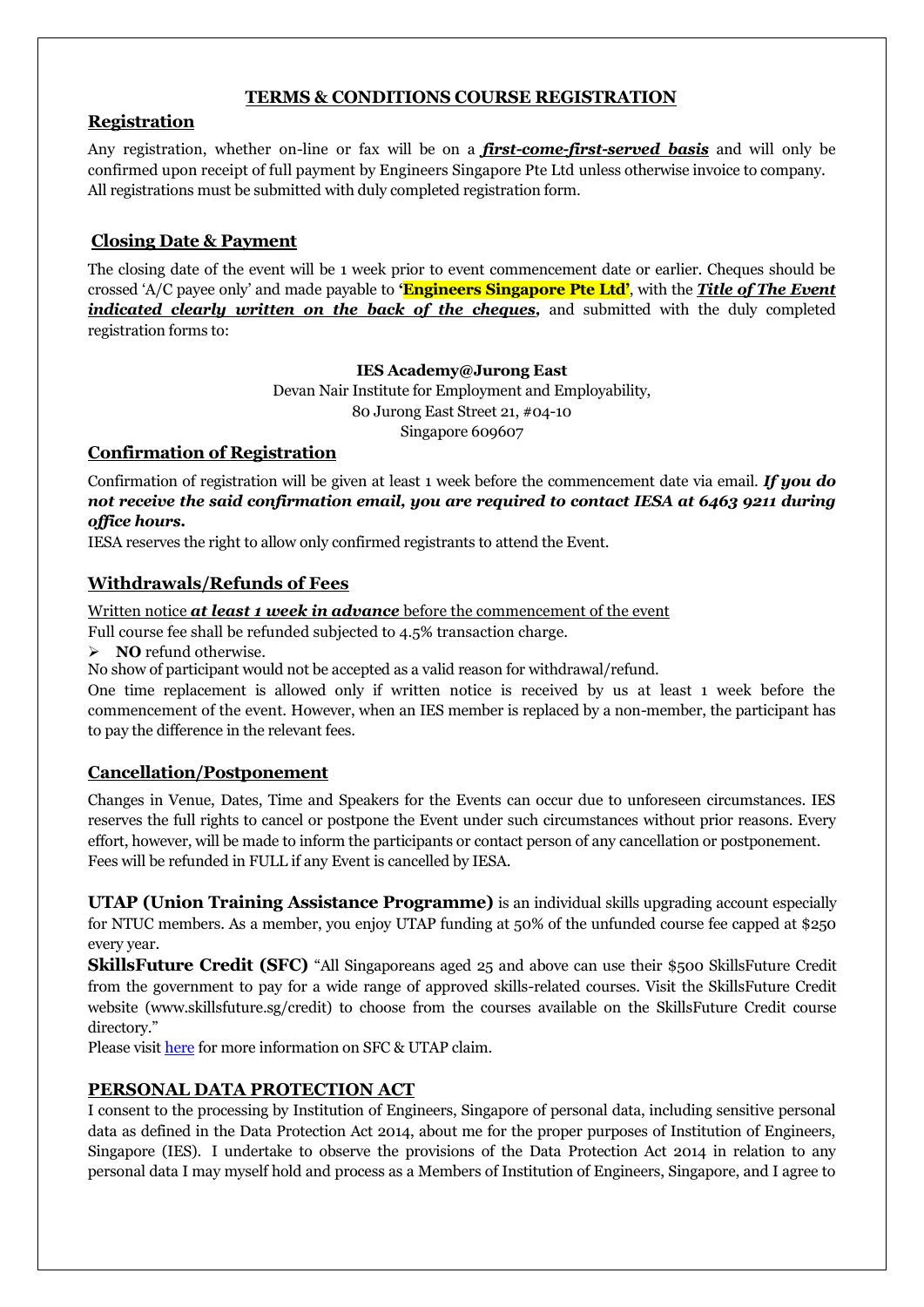indemnify Institution of Engineers, Singapore from liability for any claims or damages that may arise from the processing of this data. For more information kindly refer to [here.](https://www.ies.org.sg/Tenant/C0000005/PDF%20file/PDPA/PDPA.pdf)

# **Enquiries**

For further enquiries, please contact IESA general office at Tel: 6463 9211.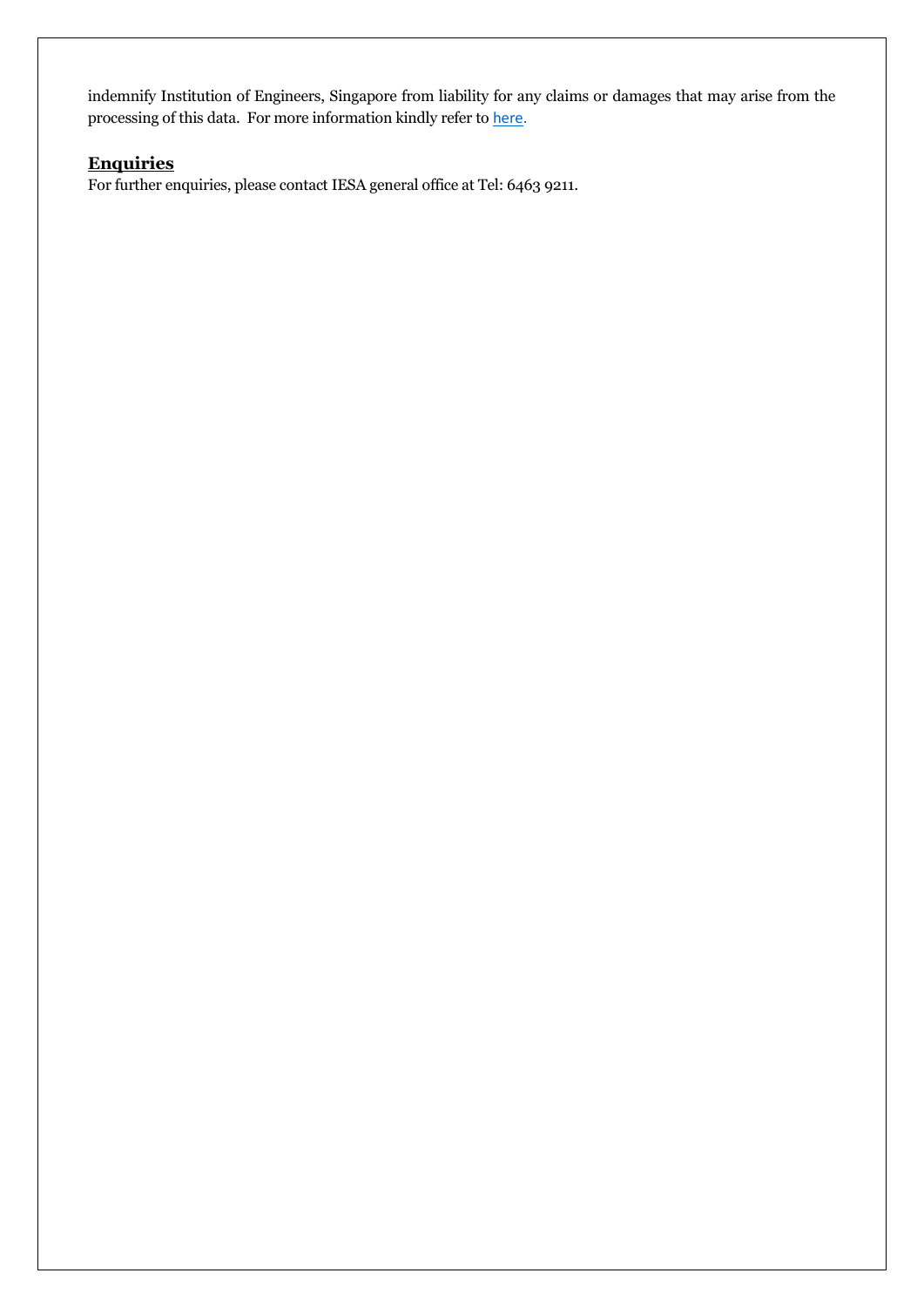### **TERMS & CONDITIONS COURSE REGISTRATION**

#### **Registration**

Any registration, whether on-line or fax will be on a *first-come-first-served basis* and will only be confirmed upon receipt of full payment by Engineers Singapore Pte Ltd unless otherwise invoice to company.

All registrations must be submitted with duly completed registration form.

### **Closing Date & Payment**

The closing date of the event will be 1 week prior to event commencement date or earlier. Cheques should be crossed 'A/C payee only' and made payable to **'Engineers Singapore Pte Ltd'**, with the *Title of The Event indicated clearly written on the back of the cheques,* and submitted with the duly completed registration forms to:

> Attn To: Florence Lee **IES Academy@Jurong East** Devan Nair Institute for Employment and Employability, 80 Jurong East Street 21, #04-10 Singapore 609607

### **Confirmation of Registration**

Confirmation of registration will be given at least 1 week before the commencement date via email. *If you do not receive the said confirmation email, you are required to contact IESA at 6463 9211 during office hours.*

IESA reserves the right to allow only confirmed registrants to attend the Event.

### **Withdrawals/Refunds of Fees**

Written notice *at least 1 week in advance* before the commencement of the event

Full course fee shall be refunded subjected to 4.5% transection charge.

**NO** refund otherwise.

No show of participant would not be accepted as a valid reason for withdrawal/refund.

One time replacement is allowed only if written notice is received by us at least 1 week before the commencement of the event. However, when an IES member is replaced by a non-member, the participant has to pay the difference in the relevant fees.

#### **Cancellation/Postponement**

Changes in Venue, Dates, Time and Speakers for the Events can occur due to unforeseen circumstances. IES reserves the full rights to cancel or postpone the Event under such circumstances without prior reasons. Every effort, however, will be made to inform the participants or contact person of any cancellation or postponement.

Fees will be refunded in FULL if any Event is cancelled by IESA.

**UTAP (Union Training Assistance Programme)** is an individual skills upgrading account especially for NTUC members. As a member, you enjoy UTAP funding at 50% of the unfunded course fee capped at \$250 every year.

**SkillsFuture Credit (SFC)** "All Singaporeans aged 25 and above can use their \$500 SkillsFuture Credit from the government to pay for a wide range of approved skills-related courses. Visit the SkillsFuture Credit website (www.skillsfuture.sg/credit) to choose from the courses available on the SkillsFuture Credit course directory." Please visit **[https://www.ies.org.sg/iesa/Skillsfuture\\_&\\_UTAP.pdf](https://www.ies.org.sg/iesa/Skillsfuture_&_UTAP.pdf)** for more information on SFC & UTAP claim.